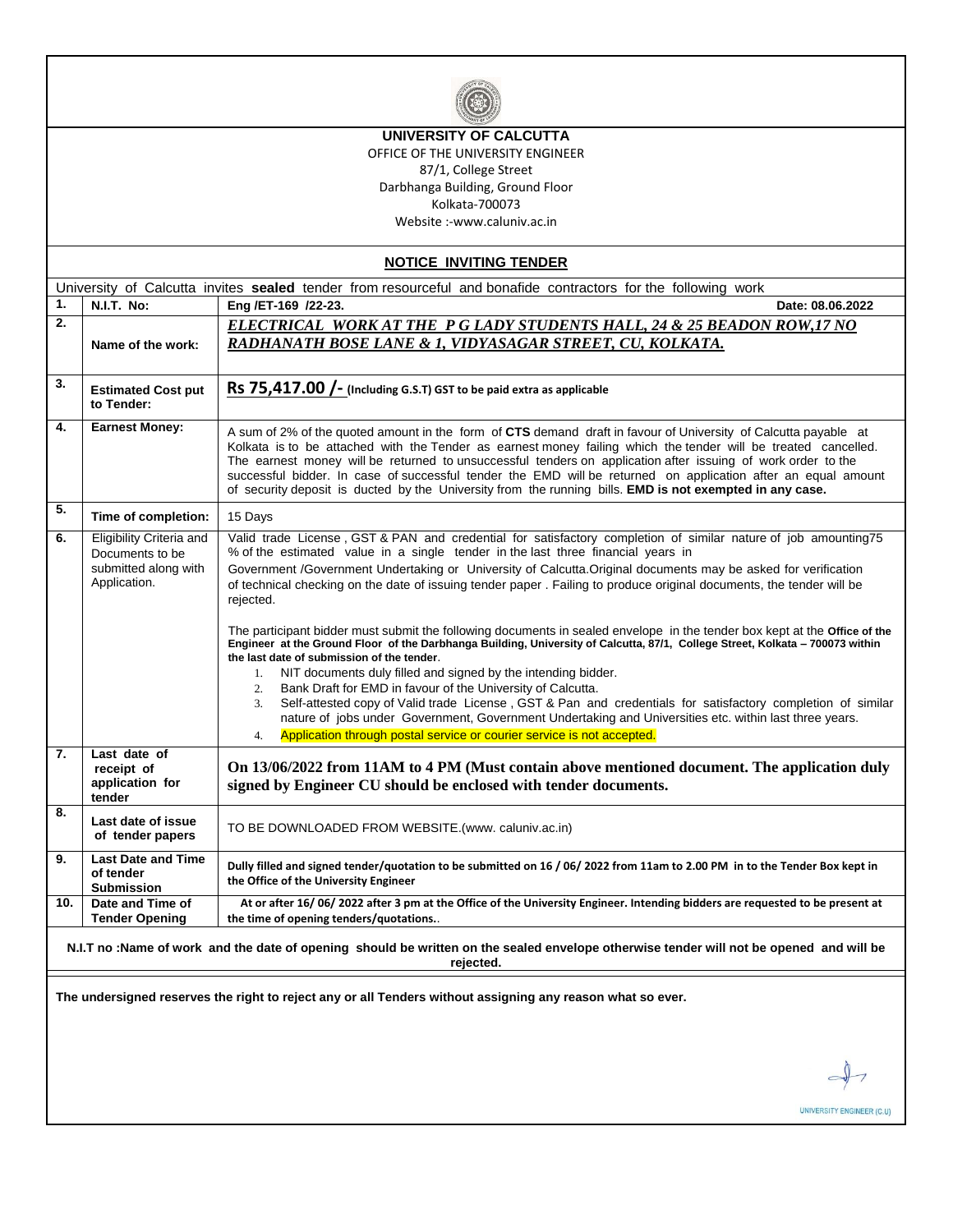

### UNIVERSITY OF CALCUTTA

#### **Name of the work-** *ELECTRICAL WORK AT THE P G LADY STUDENTS HALL, 24 & 25 BEADON ROW,17 NO RADHANATH BOSE LANE & 1, VIDYASAGAR STREET, CU, KOLKATA.*

**N. I.T. no- Eng /ET-169 /22-23. Date: 08.06.22**

**Signature of the Agency with date & stamp:-**

**Name of Agency:-**

**Address of Agency:-**

**Rate quoted by Agency:- …………….. …………… ……………………………….. (in figure**  Including GST**and words)**



# UNIVERSITY OF CALCUTTA

**N. I.T. no : Eng /ET- 169 /22-23 Dated:08.06.22**

**Item Rate contract**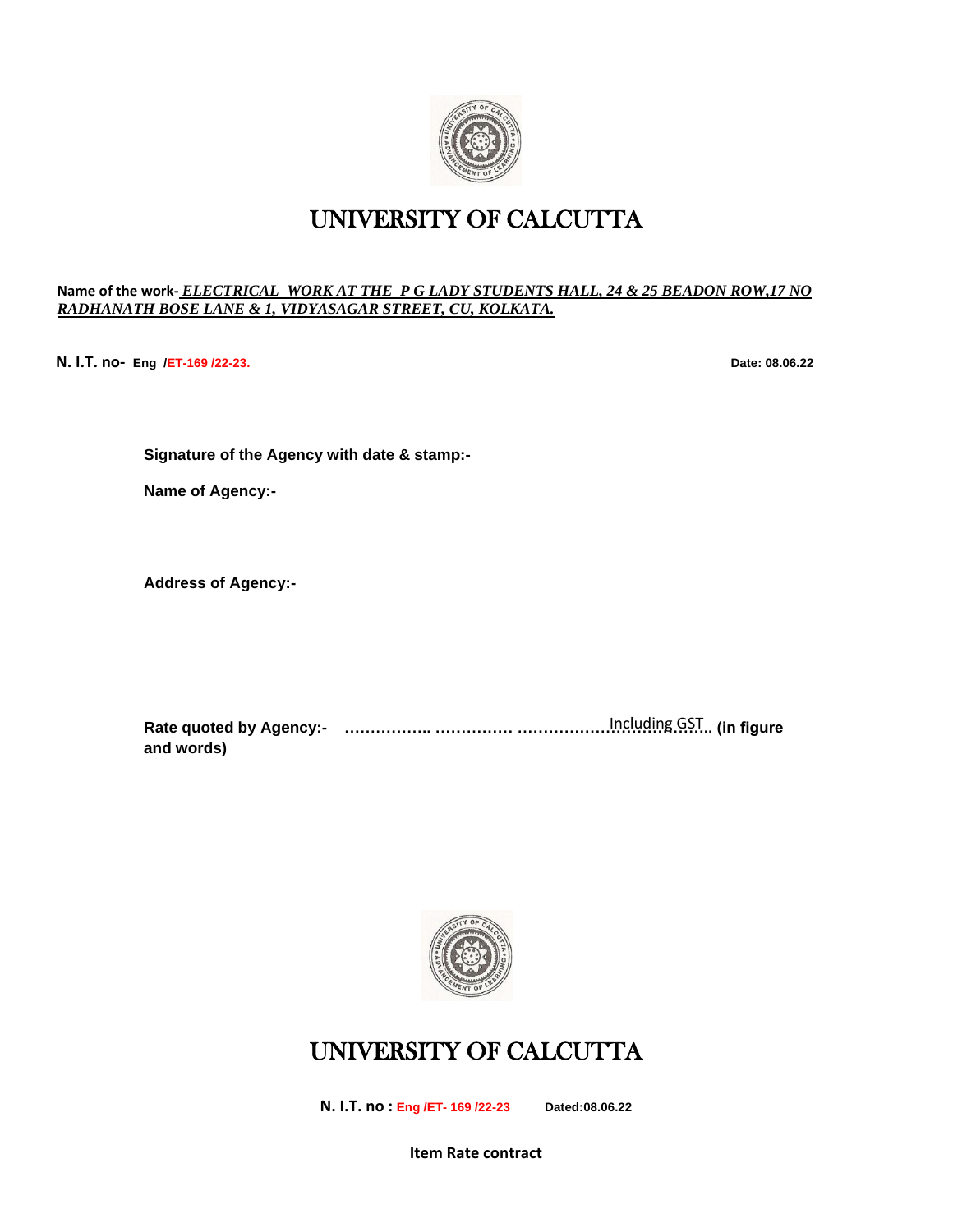#### **GENERAL TERMS AND CONDITION**

**1**. Eligible Tenders will have to download the tender papers from the website & drop the filled tender papers signed with seal and date at every page along with copy of Valid Trade license's, GST & PAN and Credential for satisfactory completion of similar nature of job amounting to at least seventy five percent of the job value in a single tender from any Government, Govt. undertaking or University of Calcutta in the last three financial year in sealed envelope in the Tender box kept in the Office of the undersigned with in the specified time mentioned in the NIT which will be opened by the undersigned or by his representative with in **the specified time and date mentioned in the NIT The tendered must write the name of the work , NIT no , the date of opening and name of the bidder on the envelop failing which the tender will not be opened thus will be treated as cancelled.**

**2.** The rate should be quoted after inspection of the site and inclusive of all incidental charges i.e. freight, insurances, labour insurances, handling charges, necessary government taxes, duties etc as well as the Water, Electricity charges which are to be paid as per rules .

**3**. The contractor shall be responsible to ensure compliance with the provision of minimum wages act 1948 as modified up to date and the rules made in respect of any employees, employed by the contractor directly or through the petty or subcontractor for the purpose of carrying this contract. The contractor shall be responsible for any damage, injury or loss caused by the work or workmen to any person, animal or material during the progress of work.

**4.** Liquidated damage will be charged to the contractor if they fail to complete the work within the stipulated time, 0.01% per day to a maximum limit of 10 % of the contract value.



**5.** The allotted time for completion of the work as specified in the NIT from the date of receipt of work order .Time is the essence of this contract. Normally no time extension will be granted. In case of prayer for extension of time the University authority has the full right reserved to grant it or discard it.

**6.** (a)If the successful contractor's bid rate is 80% or less than the estimated amount put to tender the contractor will have to submit a Bank Guarantee amounting to 10% of the Tendered amount before issue of Work order failing which the EMD will be forfeited and the agency may be blacklisted. The Bank Guarantee should be valid till the end of the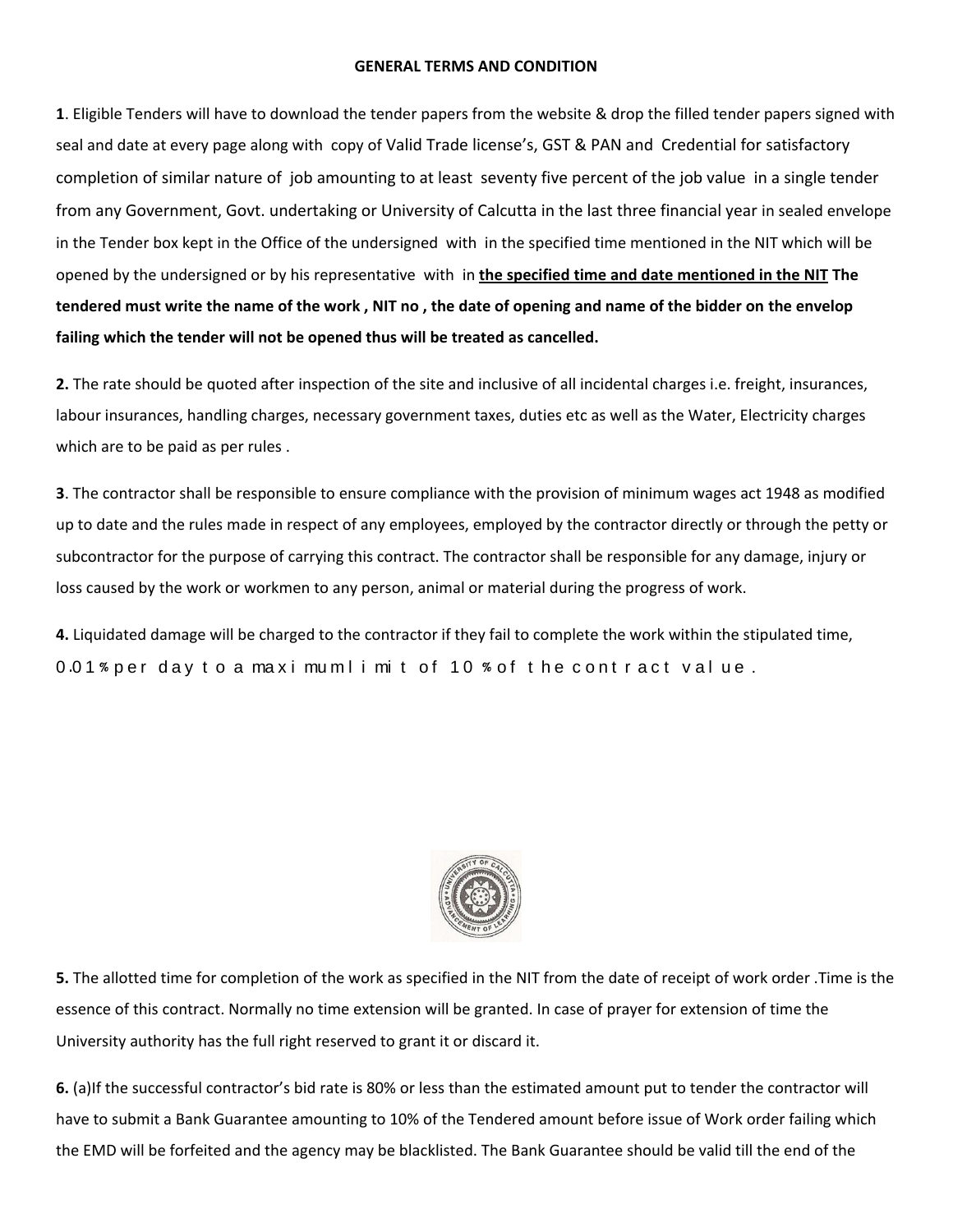contract period and shall be renewed accordingly if required. This bank Guarantee is an Additional Performance Security .So provision of deducting Security deposit from bills will hold goods per relevant clause of the contract. The bank Gurrantee shall be returned immediately on successful completion of contract.

(b) The University authority will retain a sum amounting to 10% of the bill of the contract for a period of six months from the date of completion of work as **Security Deposit**. This will be released after a period of six months from the date of completion of the work on application.

**7.** A sum of 2% of the quoted amount in the form of CTS demand draft in favour of University of Calcutta payable at Kolkata is to be attached with the Tender as earnest money failing which the tender will be treated cancelled. The earnest money will be returned to unsuccessful tenders on application after issuing of work order to the successful bidder. In case of successful tender the EMD will be returned on application after an equal amount of security deposit is ducted by the University from the running bills. EMD is not exempted in any case. The earnest money will be returned to unsuccessful tenderers on application after issue of work order to the successful bidder for successful tenderer the EMD will be returned on application after an equal amount of security deposit is deducted from the running bills.

#### **Amount:-Rs**

| D.D |  |  |
|-----|--|--|
|     |  |  |

#### **Name of Issuing Bank**:--

**Branch** :-

**8.** Work is to be carried out as per specification laid in the B.O.Q or PWD specification as per instruction of the University Engineer or his representative.



**9.** The materials brought to site for execution of the work should by no means be taken out of site without the permission of the Engineer C.U.

**10.** The rates must be quoted in words in figure otherwise the tender will be cancelled.

**11.** The University will not be bound to accept the lowest bidder.

**12**. The University will not supply any materials to the contractor.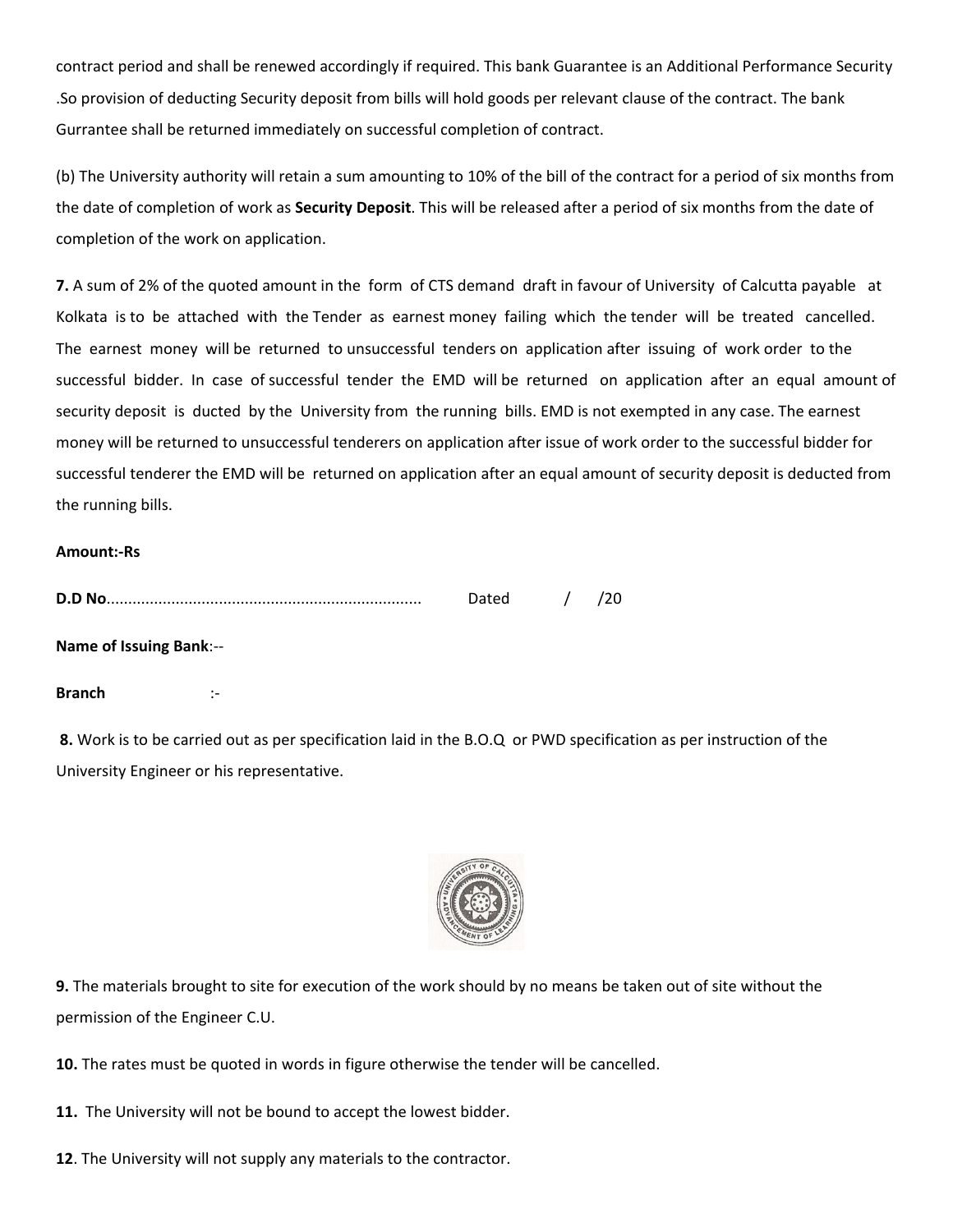**13**. The contractor will work under the strict supervision of the Engineer/ Sub-Assistant Engineer. The estimate given along with the tender are provisional payment will be made on the actual work done jointly measured by the Engineer or his representative ( Sub-Assistant- Engineer) & the contractor or his representative. The contractor will have to submit bill in printed format in duplicate.

**14.** The contractor will have to take necessary instruction from the Engineer CU/ Sub-Assistant Engineer regarding the execution of work.

**15.** Defect & liability Period: The defect & liability period will be for a period of six months from the date of completion of the job. Any defects pointed out during this period has to be mend good by the agency at t heir own cost failing which the retention money will be forfeited.

Sd/-

University Engineer

Name of the Agency:

Address :-

**Signature of the Agency with date & stamp:-**

**N. I.T. no : Eng /ET- 169/22-23 Date:08.06.22**

# **ESTIMATE FOR THE JOB OF ELECTRICAL WORK AT THE PG LADY STUDENTS HALL, 24 & 25 BEADON ROW, 17 RADHANATH BOSE LANE & 1, VIDYASAGAR STREET, C.U. KOLKATA**

|                |                             | Schedule Followed PWD Sch 2017 & Present Local Market Price |      |     |        |
|----------------|-----------------------------|-------------------------------------------------------------|------|-----|--------|
| <b>Item No</b> | <b>Description of Items</b> | Unit                                                        | Rate | Qt۷ | Amount |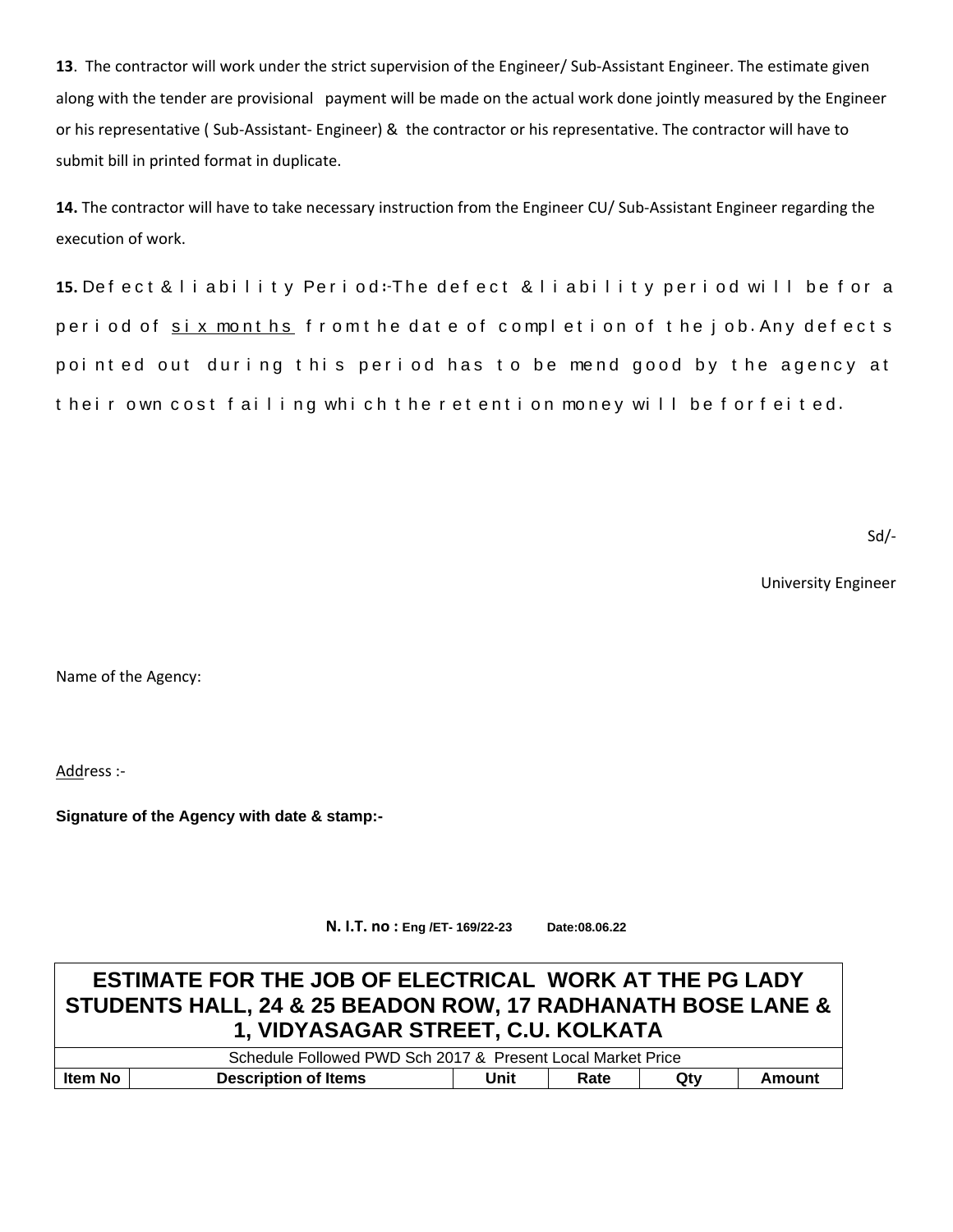| 1           | Distn wiring in 1.1 KV single core stranded<br>FR" PVC insulated & Unsheathed copper<br>wire in 20 mm size PVC rigid conduit FR<br>(Precision) incl necessary fittings as<br>required (Sch item no-E-14-1a)                                                                                                                                                                                                                                                                                                                                                                           | Metre |     |                |                  |
|-------------|---------------------------------------------------------------------------------------------------------------------------------------------------------------------------------------------------------------------------------------------------------------------------------------------------------------------------------------------------------------------------------------------------------------------------------------------------------------------------------------------------------------------------------------------------------------------------------------|-------|-----|----------------|------------------|
|             | 2X 2.5 +1x 1.5 (Page no-E-14 item no-1-a-<br>(ii)                                                                                                                                                                                                                                                                                                                                                                                                                                                                                                                                     | Metre | 119 | 55             | 6545             |
| $\mathbf 2$ | Supply and fixing socket type two Modular<br>fan regulator (Step type) on existing sheet<br>metal switch board with bakelite top cover<br>by screw incl making necessary connections<br>etc (E-18 item no-10)                                                                                                                                                                                                                                                                                                                                                                         | No    | 387 | 1              | 387              |
| 3           | Distn wiring in 1.1 KV grade 2X22/0.3 (1.5<br>sq mm) single core stranded FR PVC<br>insulated & unsheathed copper wire in 20<br>mm size PVC rigid conduit FR (Precision<br>Make) with 1x22/0.3 (1.5 sq mm) single core<br>stranded FR PVC insulated & unsheathed<br>copper wire for ECC to light/ fan/call bell<br>points with Modular type switch (Brand<br>approved by EIC) fixed on Modular PVC<br>switch board with top cover plate on wall incl<br>mending good damages to original finish.<br>(Page no-E-21, item no-1) (PVC rigid<br>conduit and switch board both on surface) |       |     |                | $\boldsymbol{0}$ |
|             | i) Average run 5 mts                                                                                                                                                                                                                                                                                                                                                                                                                                                                                                                                                                  | Point | 659 | 30             | 19770            |
| 4           | Fixing only light fitting complete with all<br>accessories directly on wall with round block<br>& suitable size of fastner, Ceiling<br>plate, nipples etc as required (Page no-C-2<br>item no-14-a)                                                                                                                                                                                                                                                                                                                                                                                   | Each  | 86  | 6              | 516              |
| 5           | Supply and fixing PVC/ GI Modular switch<br>board of the following sizes complete with<br>three no suitable size copper bar with holes<br>(For Ph & N) fixed on bakelite /Hard rubber<br>insulator over the MS welded chairs incl top<br>cover flushed in wall for housing the board<br>after cutting the brick wall incl making<br>earthing attachment, painting and mending<br>good damages to building works-2 row12<br>Module (E-17, Item no-1e)                                                                                                                                  | No    | 629 | $\overline{2}$ | 1258             |
| $\,6$       | Supply and fixing PVC/ GI Modular switch<br>board of the following sizes complete with<br>three no suitable size copper bar with holes<br>(For Ph & N) fixed on bakelite /Hard rubber<br>insulator over the MS welded chairs incl top<br>cover flushed in wall for housing the board<br>after cutting the brick wall incl making<br>earthing attachment, painting and mending<br>good damages to building works-4 Module<br>(E-17, Item no-1e)                                                                                                                                        | No    | 261 | 19             | 4959             |